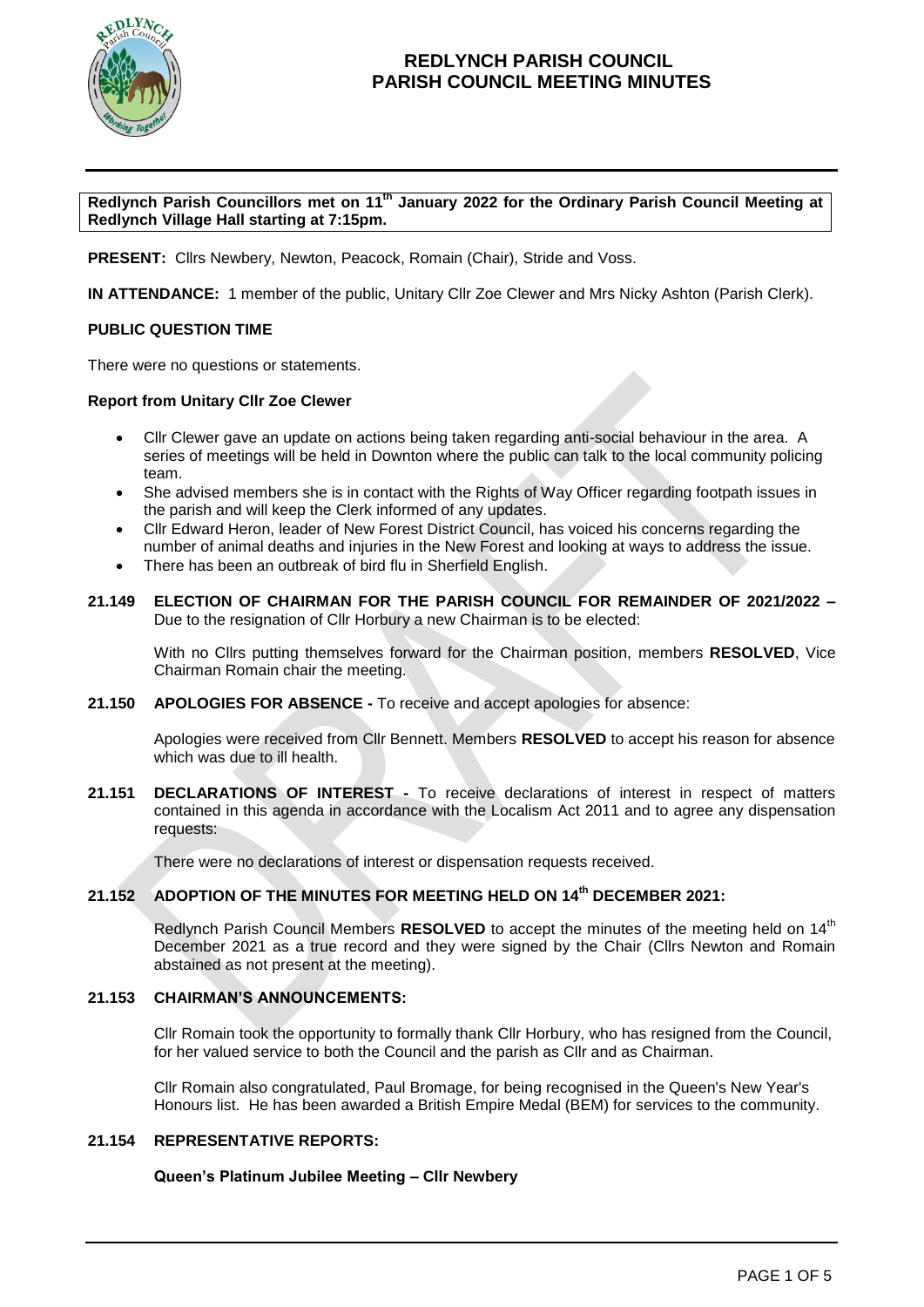

There is a grant funding available for those looking to hold celebrations which the working party are currently looking at.

## **Redlynch Village Hall – Cllr Newbery**

Due to the recent Fire Risk Assessment and electrical report there is a list of works required for the hall. A query has also arisen regarding the hall constitution and trustees which will need further discussion.

### **PCC Consultation: Making Wiltshire Safer – Cllr Newbery**

Cllr Newbery reported on the online forum held by the new PCC (Police and Crime Commissioner) both she and the Clerk attended. The PCC gave a presentation on his draft plan which sets out his pledges and priorities for Wiltshire policing and crime priorities. Cllr Newbery stated she was enthusiastic about his approach but there was a real problem with a lack of police officers and moral especially in the Salisbury area.

## **21.155 CLERK'S REPORT:**

- Planning Applications applications from Dec meeting: Lower Windyeats Cottage approved, Treknighton approved, Clearbury View no decision yet, Mulberry Cottage no decision yet. Nov meeting: Maples approved. Sept meeting: Ridge Farm still no decision.
- Christmas tree taken down Tuesday 4th thanks to Cllr Bennett and two Natural England volunteers.
- SID has been delivered to Downton Clerk now requires calibration and pole attachments to prevent theft.
- Replacement swings now installed at Redlynch playing fields.
- The fly tipping of oil drums at the top of Loosehanger has been reported.
- D of E volunteers litter picked council owned land at Loosehanger filling two large waste bags.
- Defibrillators are due to be installed on Monday 17th January.
- Backlog of traffic surveys were not completed by Christmas and our request has now been referred to a new contractor.
- Road closure notice for part of The Ridge is on our website and FB page. Road closure was originally from 9.30am – 3.30pm. Clerk contacted Highways due to parishioner concerns raised about Trafalgar School buses and works will now finish at 3.00pm enabling school buses to get through.
- Bench now refurbished and replaced at Lover play area.
- The Parish Council has been invited to an informal online gathering of volunteers and representatives working with older people and carers locally to a relaunch of the Make A Friend Be A Friend project which is being led by Carer Support Wiltshire on 10th February, 10.30am online. The overall aim of this project is to help connect some of the most isolated and lonely over 65 year olds living in Downton and Redlynch to local activities and support. The project includes some funding to assist with travel and respite and a dedicated phone line to support this 12 month long initiative.
- **21.156 PLANNING APPLICATIONS –** To agree recommendations for the planning applications as listed in the schedule below (i):

Members agreed the recommendations as detailed in the schedule.

### **21.157 LOOSEHANGER SITE FENCING –** To agree any further action regarding the ongoing vandalism issue:

A discussion took place regarding the repeated vandalism of the fencing at Loosehanger and the costs being incurred with repairing the fencing. It was agreed the Clerk email the Community Policing Team to make them aware of the vandalism issues at the site. It was also agreed that Cllr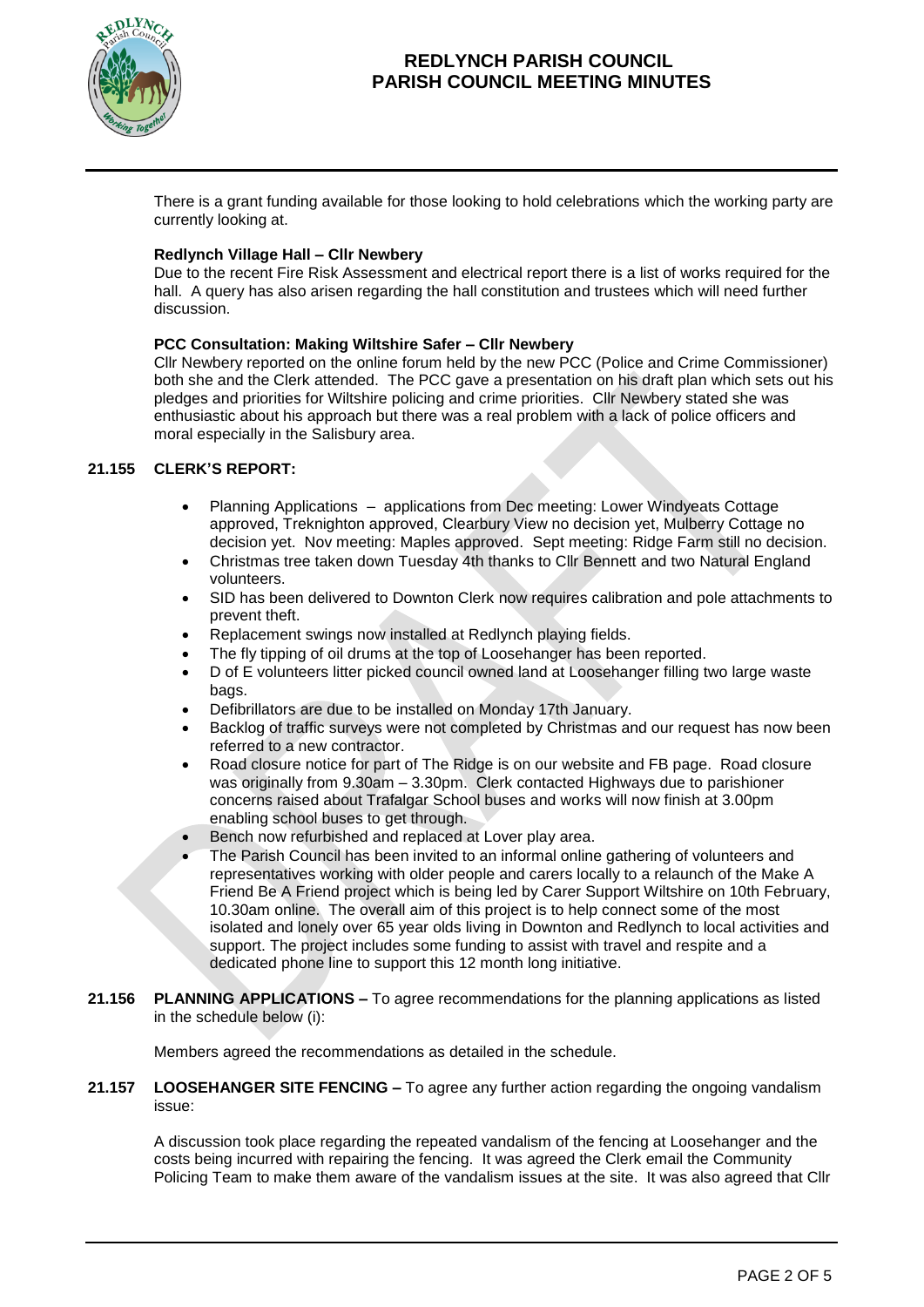

Peacock and the Clerk carry out a site visit and feedback at the next meeting when further discussions about the use of the site will take place.

**21.158 TREE WORKS** – To agree to the removal of a tree at the Loosehanger site:

Members **RESOLVED** to carry out the works to remove the tree, which is currently a potential hazard due to overhanging the road, at a cost of £200.

**21.159 RIGHTS OF WAY –** To agree to a standing agenda item for Rights of Way and to discuss any current issues:

Unitary Cllr Clewer was invited to speak to give an update on some historic rights of way issues in the parish. Members **RESOLVED** to have a standing agenda item to ensure issues are reviewed regularly.

**21.160 ROAD SIGNS –** To discuss and agree instalment of two new historical signs (Cllr Bennett):

As Cllr Bennett was not present at the meeting members **RESOLVED** to defer this agenda item until the next meeting.

**21.161 GRANT REQUEST FROM HAMPTWORTH CROQUET CLUB –** To consider a request for a grant from Hamptworth Croquet Club towards junior croquet mallets to be used for the Duke of Edinburgh Award link with Trafalgar School, Downton:

When considering any grant requests the Council need to take into account how many parishioners would benefit. As it was unclear how many children living in Redlynch parish would benefit from any funding it was agreed to defer the item until numbers of children participating in the activity could be established.

**21.162 ALLOTMENTS** – To discuss and agree any action regarding contact from a parishioner concerning possible issue of rats at the allotments:

The Clerk informed members she had contacted allotment holders to enquire if there was a problem with rats but from responses received so far, there were no issues reported.

It was agreed to monitor the allotments for any evidence of rat activity and to review the situation. The Clerk was also asked to suggest to the parishioner they contact Environmental Health.

**21.163 QUARTERLY BUDGET REVIEW** – To receive a review for Qtr 3 (1st Oct to 31st Dec 2021):

The Clerk provided the expenditure figures against budget for the third quarter.

**21.164 BANK RECONCILIATION** – To receive and approve the bank reconciliation for Qtr 3 (1st Oct to 31st Dec 2021):

Members **RESOLVED** to approve the quarterly bank reconciliation for 1st Oct to 31<sup>st</sup> Dec 2021 and the total bank balance at 31<sup>st</sup> Dec 2021 of £68,336.81 was noted.

**21.165 BANK SIGNATORY –** To approve a new bank signatory due to Cllr Horbury's resignation:

Members **RESOLVED** to approve Cllr Romain as a new bank signatory.

**21.166 MOBILE PHONE SIGNAL PROJECT –** To discuss and agree pursuing the issue of poor mobile phone signal in parts of the parish:

The Clerk provided a report to members on the previous attempt to improve the mobile phone signal when the telephone mast at Skylark was re-sited. Unfortunately attempts to site the mast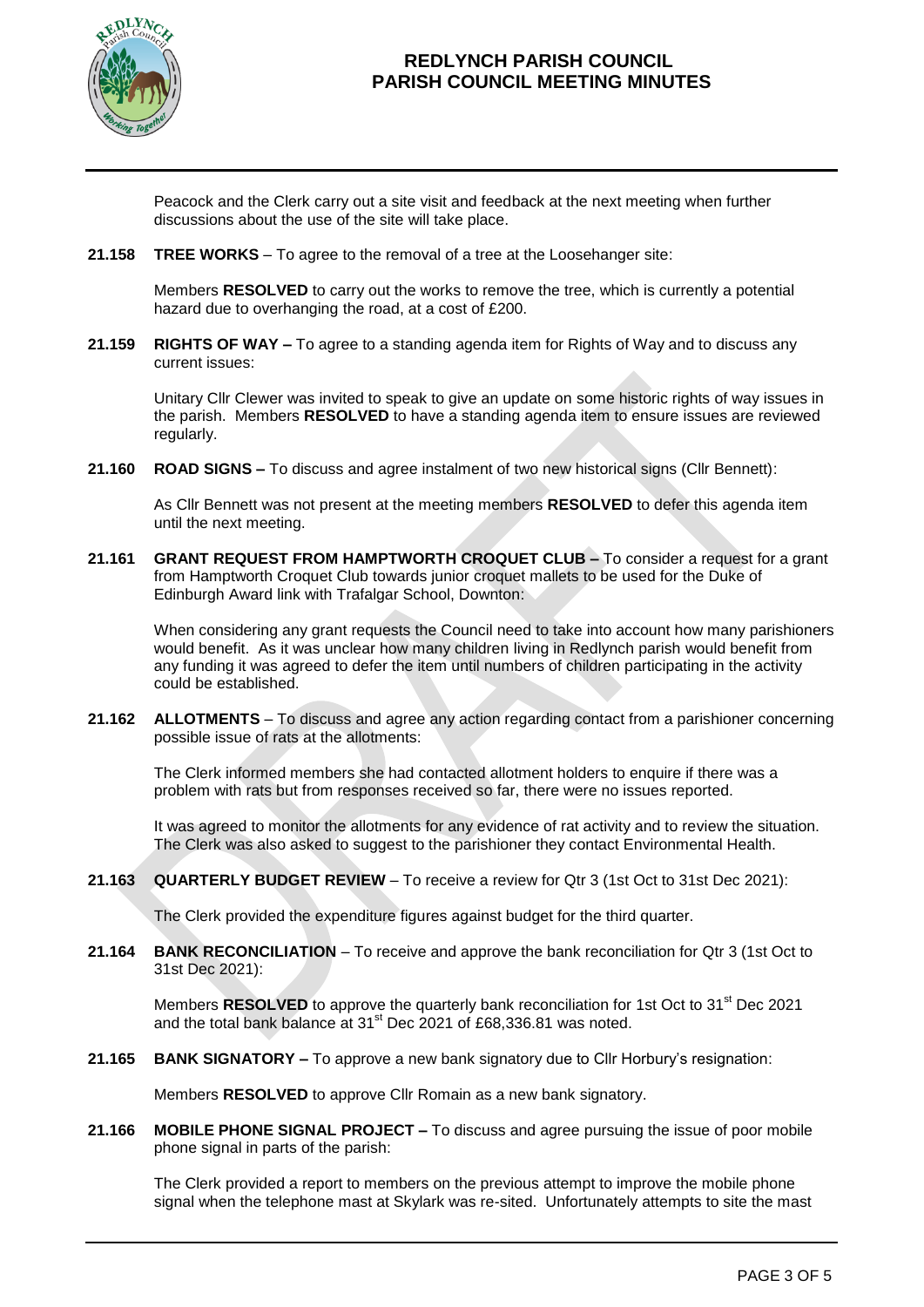

elsewhere were unsuccessful and other lines of enquiry to try to improve the signal in the area were also unsuccessful. Cllr Clewer advised that Wiltshire Council has a role in assisting with broadband issues but not with mobile phone signal issues. She offered other lines of enquiry such as Ch4lke Mobile and Net CS who look at installation of masts in churches.

Cllr Newton informed members she knew one of the people involved with the Ch4lke Mobile project and would provide the Clerk with his contact details.

It was agreed the Clerk would make enquiries using the information provided and report back at the next meeting.

**21.167 MONTHLY PAYMENTS -** To approve the following payments listed in the Schedule below (ii):

Members **RESOLVED** to approve the payments as listed in the schedule.

**21.168 DATE AND VENUE OF NEXT MEETING – Ordinary Parish Council Meeting 8 th February 2022 at Redlynch Village Hall starting at 7.15pm.**

**With no further business the Chair closed the meeting at 8.55pm.**

| v<br><b>APPLICATION</b><br>NO. | <b>LOCATION AND</b><br><b>APPLICATION DETAILS</b>                                                                                                             | <b>ON NFNPA/WC</b><br><b>WEBSITE</b> | <b>MEMBERS</b><br><b>DECISION</b>                                                                                                                                                                                                 | <b>PARISH COUNCIL</b><br><b>RESPONSE</b><br><b>REQUIRED BY</b> |
|--------------------------------|---------------------------------------------------------------------------------------------------------------------------------------------------------------|--------------------------------------|-----------------------------------------------------------------------------------------------------------------------------------------------------------------------------------------------------------------------------------|----------------------------------------------------------------|
| 21/01070                       | Woodland View,<br>Loosehanger, Redlynch,<br>Salisbury, SP5 2PS - Single<br>storey extension; raised patio<br>and wheelchair ramp                              | Yes                                  | <b>Members</b><br><b>RESOLVED to</b><br>SUPPORT the<br>application (Option 1<br>- Support but would<br>accept the decision<br>reached by the<br><b>National Park</b><br>Authority's Officers<br>under their delegated<br>powers). | 14 <sup>th</sup> January 2022                                  |
| 21/01064                       | Redivivus, Vicarage Road,<br>Lover, SP5 2PG - 2no.<br>outbuildings; altered<br>vehicular and pedestrian<br>access; hardstanding;<br>removal 3no. outbuildings | Yes                                  | <b>Members</b><br><b>RESOLVED to</b><br>SUPPORT the<br>application (Option 1<br>- Support but would<br>accept the decision<br>reached by the<br><b>National Park</b><br>Authority's Officers<br>under their delegated<br>powers). | 21 <sup>st</sup> January 2022                                  |

## **(i) SCHEDULE OF PLANNING APPLICATIONS**

| SCHEDULE OF MONTHLY PAYMENTS FOR APPROVAL<br>(ii) |               |            |              |                                     |  |  |  |
|---------------------------------------------------|---------------|------------|--------------|-------------------------------------|--|--|--|
| <b>PAYABLE TO</b>                                 | <b>AMOUNT</b> | <b>VAT</b> | <b>TOTAL</b> | <b>DETAIL</b>                       |  |  |  |
|                                                   |               |            |              |                                     |  |  |  |
| A Cawthorne                                       | 200.00        | 0.00       | 200.00       | Clearance works at wells and spring |  |  |  |
| Redlynch Village Hall                             | 14.00         | 0.00       | 14.00        | <b>Hall Hire</b>                    |  |  |  |